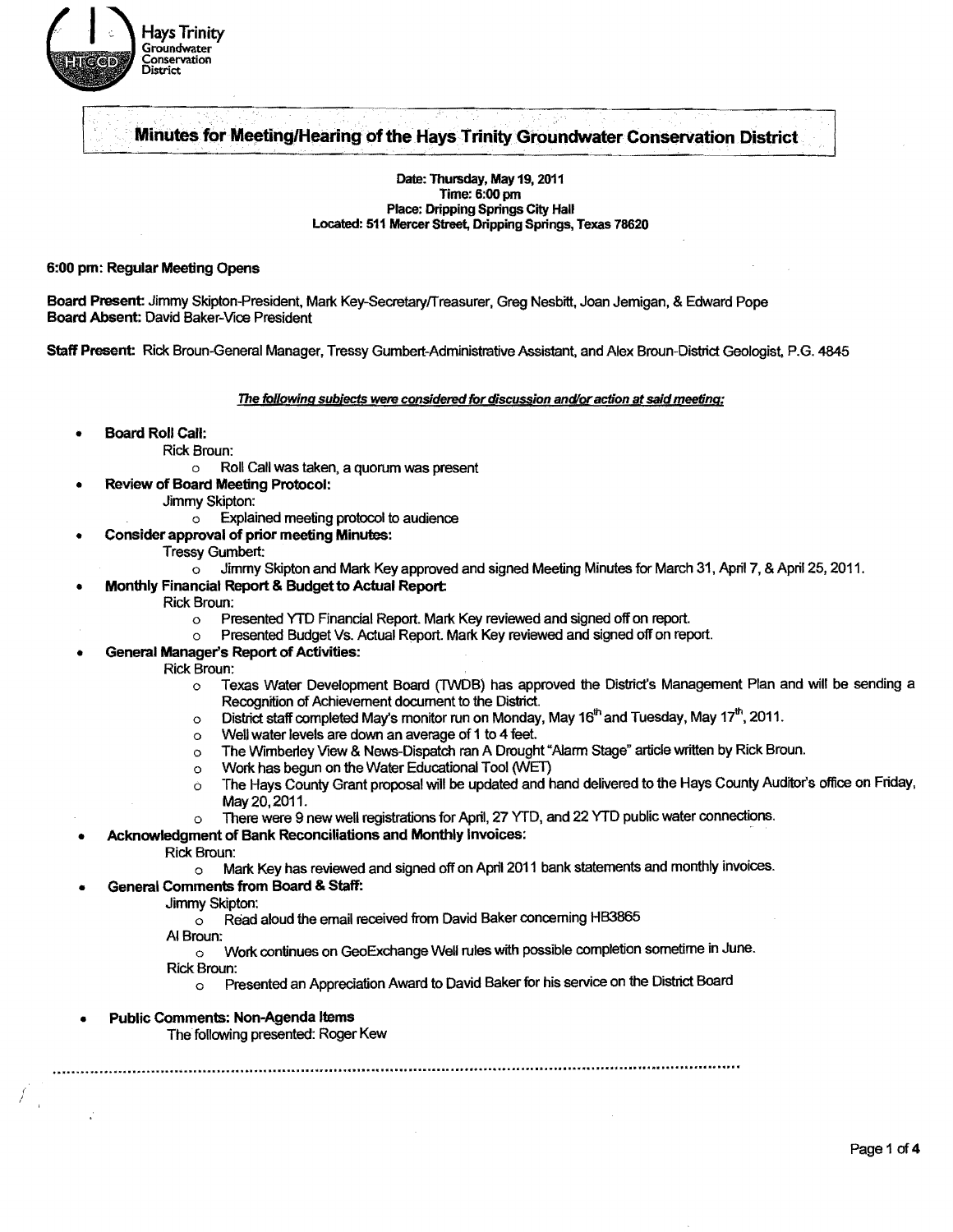#### May 19, 2011 Board Minutes continued

#### Agenda Items:

 $\tilde{z}_i$ 

1. Canvas the May 14, 2011 Election Returns sent to us by Hays County Jimmy Skipton:<br>o prese

o<br> **o presented official voting numbers from Hays County Election Administrator** 

# o Asked the public if a request for a recount was wanted?

### **Motion**

 $\mathcal{L}$ 

Joan Jemigan: Accept results as read and canvass election

Jimmy Skipton: Seconded motion

Vote: 4-0 in Favor (Jimmy Skipton, Mark Key, Greg Nesbitt, &Joan Jernigan)

# .....-.........................................................."................................. " .......................... .. " .............. " .................." ............."......."" ........

## 2. A. Installation of newly elected Board Members

Judge Terry Kyle

o Swears in Ed Pope District 4 and Greg Nesbitt District 2

New Board Members Sign all Filing Form requirements

- Rick Broun:
	- o Presents to new Board required training on Public Information Act, Open Meetings Act, Training to be found: www.oag.state.tx.us/open/og\_training.shtml . Ground Water 101 Training by Texas Water Development Board to be announced at a later date.
	- o Presents New Board Member with HTGCD Bylaws, Management Plan, Rules, Rule 9 and Chapter 36

## B. Officer Elections pursuant to Hays Trinity Groundwater District Bylaws

#### **Motion**

Mark Key: Nominate Jimmy Skipton as President Greg Nesbitt: Seconded motion Vote: 5-0 in Favor (Jimmy Skipton, Mark Key, Greg Nesbitt, Joan Jemigan, &Ed Pope)

#### Motion

Jimmy Skipton: Nominate Greg Nesbitt as Vice President Mark Key: Seconded motion Vote: 5-0 in Favor (Jimmy Skipton, Mark Key, Greg Nesbitt, Joan Jemigan, & Ed Pope)

#### **Motion**

Greg Nesbitt: Nominate Mark Key as Secretary/Treasurer Jimmy Skipton: Seconded motion Vote: 5-0 in Favor (Jimmy Skipton, Mark Key, Greg Nesbitt, Joan Jernigan, & Ed Pope)

#### Public Comments:

No public comments provided

3. Discuss and Possible action on District Education Committee - Joan Jernigan and Mark Key o Proposed Video Production

#### Board:

#### Joan Jernigan

- o Spoke with County Commissioner Court, money was not ear-marked for education.
- $\circ$  Presented a 3 minute video produced by Mr. Zupancic.
- o Wishes to hire Gary Zupancic to create water education video.
- o Presented the breakdown of goals, objectives, activities, evaluation and contract reimbursement for the VIdeo.
- Jimmy Skipton
	- o Believes the video should go out for bid process.
- o Supports the creation of the Water Education Tool (WET)

- Mark Key<br>
Mark Key<br>
Greg Nesbitt<br>
Greg Nesbitt<br>
Greg Nesbitt<br>
Greg Nesbitt<br>
Supports Dr. Jemigan in the creation of the video, doesn't want the district to live in fear of being sued.<br>
Greg Nesbitt<br>
Supports Dr. Jemigan in
	- $\circ$  District is a public entity therefore feels it is necessary to solicit bids for the video production.
	- $\circ$  Wants the District to remain viable therefore doesn't support spending funds on video at this time.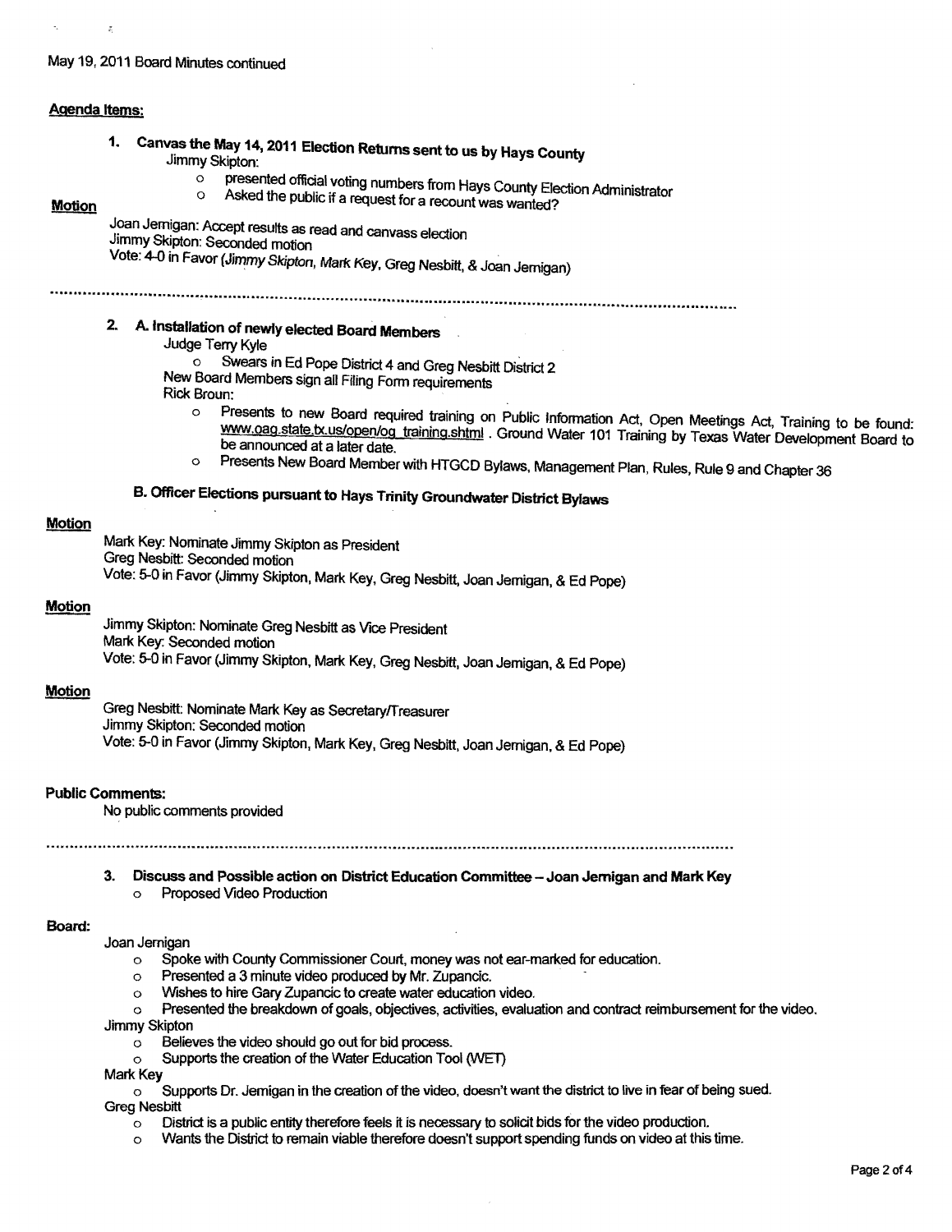#### May 19, 2011 Board Minutes continued

### Ed Pope

 $\ddot{\cdot}$ 

- $\circ$  Supports creation of the video. The District is obligated to provide education to the public.<br> $\circ$  Dr. Jermigan did a great igh at outlining the goals, abientium aughtation and the line
- Dr Jernigan did a great job at outlining the goals, objectives, evaluation, and timeline of the video.

#### **Motion**

Mark Key: Allocate the initial \$3000 to begin contract for video production Ed Pop: Seconded motion Vote: 3-2 in Favor (Mark Key, Joan Jernigan, and Ed Pope) Opposed (Jimmy Skipton and Greg Nesbitt)

#### **Public Comments:**

The following presented: Linda Kay Rogers and Bill Davis

................. ~ ..........................."....................................................... \_.........................................................................

# 4. Discuss and Possible Action on Adopting Resolution For or Against SB1901 & HB3865

- $\circ$  SB 1901 filed 04-11-2011 by Wentworth<br> $\circ$  HB 3865 filed 05-03-2011 by Isaac
- $\circ$  HB 3865 filed 05-03-2011 by Isaac<br> $\circ$  The last day for the House to conside
- The last day for the House to consider a Local Senate bill is Wednesday, May  $25<sup>th</sup>$

#### Board:

- Jimmy Skipton
	- o Supports HB3865. Does not support SB1901<br>○ Doesn't agree with David Baker's email in reg
	- Doesn't agree with David Baker's email in regard to HB3865.
- Mark Key
	- o Supports HB3865.
	- $\circ$  Moving Board Members to 4 year terms will save the District money.<br>
	Not in favor of raising fees
	- Not in favor of raising fees.

#### Ed Pope

- o HB3865 makes some movement towards improvement.
- $\circ$  Does not agree with the stated 15,000 gallons it should be less than that  $\circ$  Supports 4 year terms for Board Members.
- $\circ$  Supports 4 year terms for Board Members.<br> $\circ$  increases in connection fees have a look as
- Increases in connection fees have a look and feel that it would generate more money for the District, but in reality it has us relying on the drilling of more wells.

#### Motion

Jimmy Skipton: Adopt a resolution in favor of HB3865. Mark Key: Seconded motion Vote: 3-2 in Favor (Jimmy Skipton, Mark Key, and Ed Pope) Opposed (Joan Jemigan and Greg Nesbitt)

#### **Motion**

Ed Pope: Table SB1901. Mark Key: Seconded motion Vote: 4-1 in Favor (Mark Key. Greg Nesbitt, Joan Jemigan, and Ed Pope) Opposed (Jimmy Skipton)

#### **Public Comments:**

The following presented: Roger Kew, Jim McMeans and Bill Davis

#### 7:20 Break 7:35 Reconvene

5. Discuss and Possible Action on District's 2012 Budget for Hays County Grant Fund -- Rick Broun o Presented the preliminary/proposed 2012 Budget to the Board

#### Motion

Jimmy Skipton: To request \$185,000.00 from Hays County Greg Nesbitt: Seconded motion Vote: 5-0 All in Favor (Jimmy Skipton, Mark Key, Joan Jernigan, Greg Nesbitt and Ed Pope)